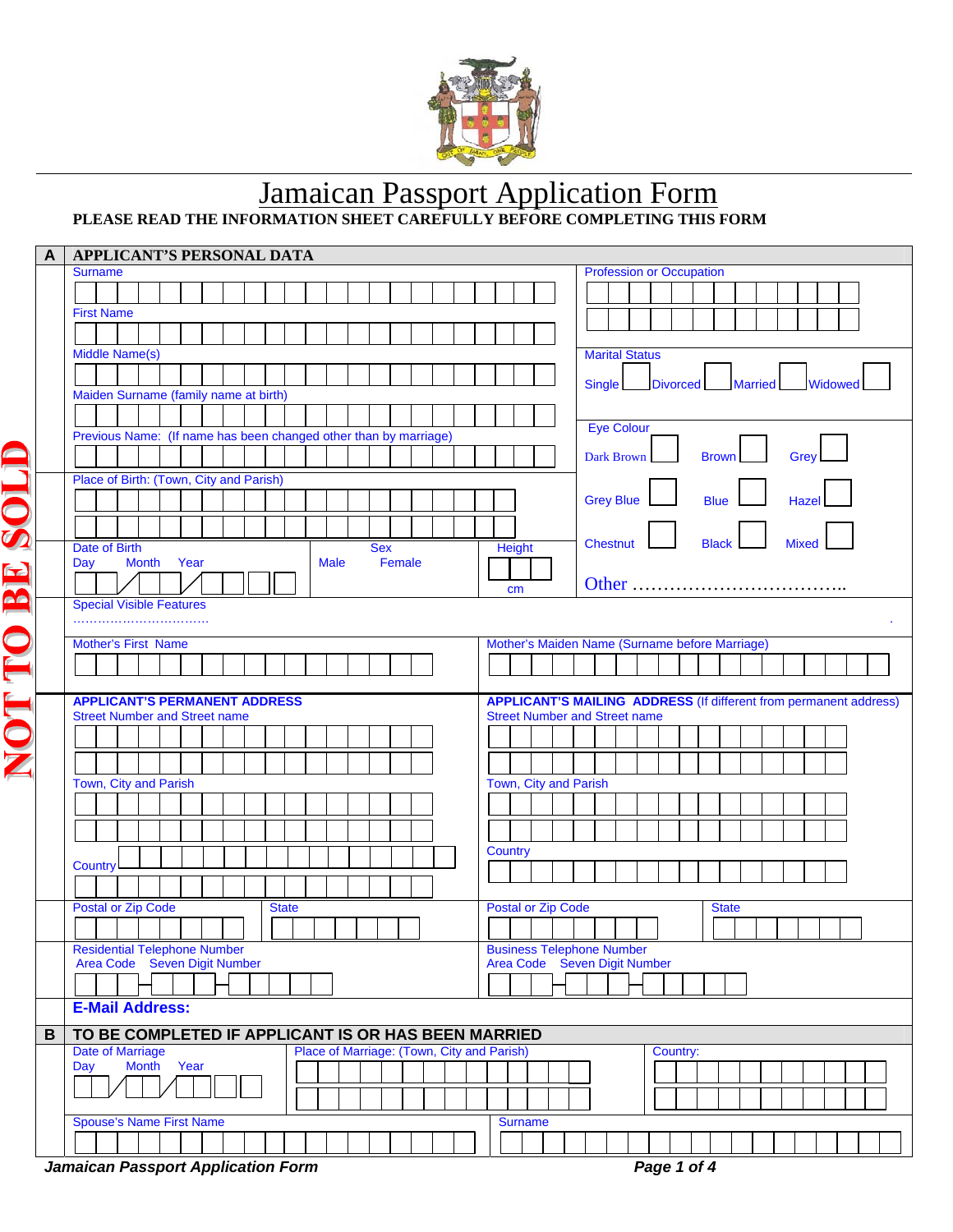

**Signature of the Applicant WITHIN in the box above**

Note: Signature is not required for applicants under the age of 12 years

| C | <b>CONSENT FOR MINOR</b> (Applicable to persons under 18 years of age. Mother, Father or Legal Guardian may give consent)                                                                                           |  |  |  |  |  |  |  |  |  |  |
|---|---------------------------------------------------------------------------------------------------------------------------------------------------------------------------------------------------------------------|--|--|--|--|--|--|--|--|--|--|
|   | Particulars of person giving consent to minor                                                                                                                                                                       |  |  |  |  |  |  |  |  |  |  |
|   | Surname (parent or legal guardian)<br><b>First Name</b><br><b>Middle Name(s)</b>                                                                                                                                    |  |  |  |  |  |  |  |  |  |  |
|   |                                                                                                                                                                                                                     |  |  |  |  |  |  |  |  |  |  |
|   | Relationship to above-named person to minor                                                                                                                                                                         |  |  |  |  |  |  |  |  |  |  |
|   | Father<br><b>Legal Guardian</b><br><b>Mother</b>                                                                                                                                                                    |  |  |  |  |  |  |  |  |  |  |
|   | Declaration of person giving consent:                                                                                                                                                                               |  |  |  |  |  |  |  |  |  |  |
|   |                                                                                                                                                                                                                     |  |  |  |  |  |  |  |  |  |  |
|   |                                                                                                                                                                                                                     |  |  |  |  |  |  |  |  |  |  |
|   |                                                                                                                                                                                                                     |  |  |  |  |  |  |  |  |  |  |
|   |                                                                                                                                                                                                                     |  |  |  |  |  |  |  |  |  |  |
|   |                                                                                                                                                                                                                     |  |  |  |  |  |  |  |  |  |  |
|   | Signature of Parent or Legal Guardian<br><b>Date</b>                                                                                                                                                                |  |  |  |  |  |  |  |  |  |  |
| D | PARTICULARS OF MOST RECENT PASSPORT: (This information is required whether the passport is expired or current, damaged, lost                                                                                        |  |  |  |  |  |  |  |  |  |  |
|   | or otherwise unavailable)<br><b>Passport Number</b><br>Date of Issue<br>Date of Loss                                                                                                                                |  |  |  |  |  |  |  |  |  |  |
|   | Year<br>Year<br><b>Month</b><br>Day<br>Month<br>Day                                                                                                                                                                 |  |  |  |  |  |  |  |  |  |  |
|   |                                                                                                                                                                                                                     |  |  |  |  |  |  |  |  |  |  |
|   | <b>Place of Issue</b>                                                                                                                                                                                               |  |  |  |  |  |  |  |  |  |  |
|   |                                                                                                                                                                                                                     |  |  |  |  |  |  |  |  |  |  |
|   | Name in which stolen, lost or unavailable                                                                                                                                                                           |  |  |  |  |  |  |  |  |  |  |
|   | passport was issued                                                                                                                                                                                                 |  |  |  |  |  |  |  |  |  |  |
|   | <b>First Name</b><br><b>Middle Names(s)</b><br><b>Surname</b>                                                                                                                                                       |  |  |  |  |  |  |  |  |  |  |
|   |                                                                                                                                                                                                                     |  |  |  |  |  |  |  |  |  |  |
|   | BRIEF STATEMENT OF CIRCUMSTANCES WHERE PASSPORT HAS BEEN DAMAGED<br>Place of Loss (City, Parish):                                                                                                                   |  |  |  |  |  |  |  |  |  |  |
|   |                                                                                                                                                                                                                     |  |  |  |  |  |  |  |  |  |  |
|   |                                                                                                                                                                                                                     |  |  |  |  |  |  |  |  |  |  |
|   |                                                                                                                                                                                                                     |  |  |  |  |  |  |  |  |  |  |
|   |                                                                                                                                                                                                                     |  |  |  |  |  |  |  |  |  |  |
| E | <b>DECLARATION OF APPLICANT</b>                                                                                                                                                                                     |  |  |  |  |  |  |  |  |  |  |
|   | I, the undersigned, apply for the issue of a Jamaican Passport. I declare that the information given in this application is correct to the best of my<br>knowledge and belief. I further declare that:              |  |  |  |  |  |  |  |  |  |  |
|   |                                                                                                                                                                                                                     |  |  |  |  |  |  |  |  |  |  |
|   | I have not previously held or applied for a Jamaican Passport                                                                                                                                                       |  |  |  |  |  |  |  |  |  |  |
|   |                                                                                                                                                                                                                     |  |  |  |  |  |  |  |  |  |  |
|   | which is submitted herewith.                                                                                                                                                                                        |  |  |  |  |  |  |  |  |  |  |
|   | My passport has been lost or is not available for present use and that I have reported the circumstances to the Police or to the Passport Office<br>(Kingston) or to the Jamaican Consular representative overseas. |  |  |  |  |  |  |  |  |  |  |
|   |                                                                                                                                                                                                                     |  |  |  |  |  |  |  |  |  |  |
|   | <b>Date of Declaration</b><br>Year<br><b>Month</b><br>Day                                                                                                                                                           |  |  |  |  |  |  |  |  |  |  |
|   | <b>Signature of Applicant</b>                                                                                                                                                                                       |  |  |  |  |  |  |  |  |  |  |
|   |                                                                                                                                                                                                                     |  |  |  |  |  |  |  |  |  |  |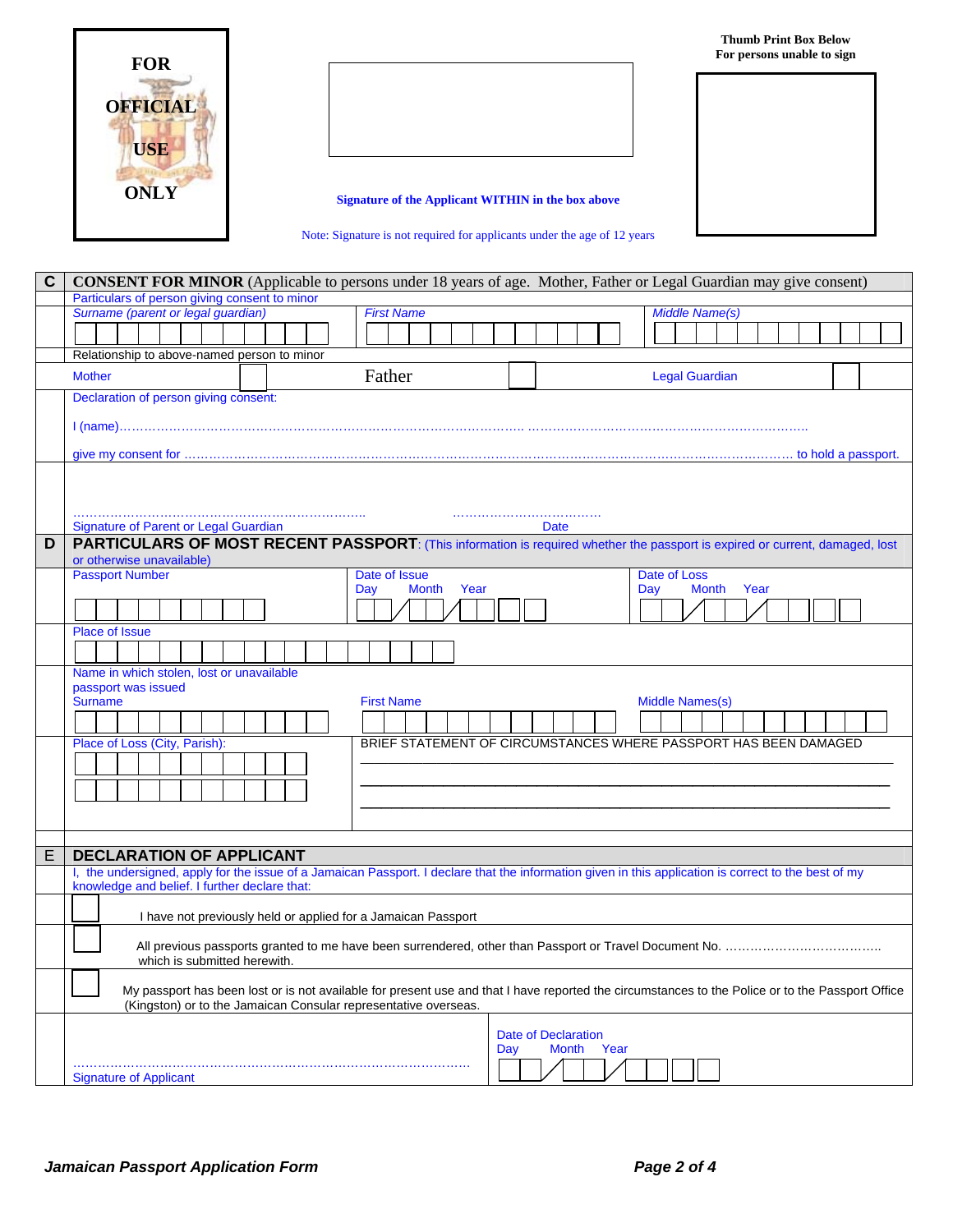|   | <b>EMERGENCY CONTACT PERSONS</b><br>F                                                                  |                                                                                                             |  |  |  |  |
|---|--------------------------------------------------------------------------------------------------------|-------------------------------------------------------------------------------------------------------------|--|--|--|--|
|   | <b>FIRST CONTACT PERSON</b>                                                                            |                                                                                                             |  |  |  |  |
|   | <b>Surname</b><br><b>First Name</b>                                                                    | <b>Middle Names</b>                                                                                         |  |  |  |  |
|   |                                                                                                        |                                                                                                             |  |  |  |  |
|   |                                                                                                        |                                                                                                             |  |  |  |  |
|   | <b>Street Number and Street name</b>                                                                   | <b>Postal or Zip Code</b>                                                                                   |  |  |  |  |
|   |                                                                                                        |                                                                                                             |  |  |  |  |
|   |                                                                                                        |                                                                                                             |  |  |  |  |
|   |                                                                                                        | <b>Telephone Number</b>                                                                                     |  |  |  |  |
|   | Town, City and Parish/State                                                                            | Area Code Seven Digit Number                                                                                |  |  |  |  |
|   |                                                                                                        |                                                                                                             |  |  |  |  |
|   |                                                                                                        |                                                                                                             |  |  |  |  |
|   | Country                                                                                                | Relationship                                                                                                |  |  |  |  |
|   |                                                                                                        |                                                                                                             |  |  |  |  |
|   | <b>SECOND CONTACT PERSON</b>                                                                           |                                                                                                             |  |  |  |  |
|   | <b>First Name</b><br><b>Surname</b>                                                                    | <b>Middle Names</b>                                                                                         |  |  |  |  |
|   |                                                                                                        |                                                                                                             |  |  |  |  |
|   | <b>Street Number and Street name</b>                                                                   | <b>Postal or Zip Code</b>                                                                                   |  |  |  |  |
|   |                                                                                                        |                                                                                                             |  |  |  |  |
|   |                                                                                                        |                                                                                                             |  |  |  |  |
|   | Town, City and Parish/ State                                                                           | <b>Telephone Number</b>                                                                                     |  |  |  |  |
|   |                                                                                                        | Area Code Seven Digit Number                                                                                |  |  |  |  |
|   |                                                                                                        |                                                                                                             |  |  |  |  |
|   |                                                                                                        |                                                                                                             |  |  |  |  |
|   | Country                                                                                                | Relationship                                                                                                |  |  |  |  |
|   |                                                                                                        |                                                                                                             |  |  |  |  |
| G | OFFICIAL CERTIFICATION (Please ensure that Sections A-F are completed before certifying this document) |                                                                                                             |  |  |  |  |
|   |                                                                                                        |                                                                                                             |  |  |  |  |
|   |                                                                                                        | WARNING: IT IS AN OFFENCE TO MAKE A FALSE AND MISLEADING STATEMENT IN SUPPORT OF A PASSPORT APPLICATION     |  |  |  |  |
|   |                                                                                                        |                                                                                                             |  |  |  |  |
|   |                                                                                                        |                                                                                                             |  |  |  |  |
|   | <b>First Name</b><br><b>Middle Name(s)</b>                                                             | <b>Surname</b><br><b>Designation/Occupation</b>                                                             |  |  |  |  |
|   |                                                                                                        |                                                                                                             |  |  |  |  |
|   |                                                                                                        |                                                                                                             |  |  |  |  |
|   |                                                                                                        |                                                                                                             |  |  |  |  |
|   |                                                                                                        |                                                                                                             |  |  |  |  |
|   |                                                                                                        | Insert full name of applicant (in the case of a minor, the person giving consent) as stated on application. |  |  |  |  |
|   |                                                                                                        |                                                                                                             |  |  |  |  |
|   | <b>Address of Certifying Official</b>                                                                  |                                                                                                             |  |  |  |  |
|   | Building/Apartment Number and Name (if applicable)                                                     |                                                                                                             |  |  |  |  |
|   |                                                                                                        |                                                                                                             |  |  |  |  |
|   | Street Number and Street name                                                                          |                                                                                                             |  |  |  |  |
|   |                                                                                                        | <b>Signature of Certifying Official</b>                                                                     |  |  |  |  |
|   | Town, City and Parish/ State                                                                           |                                                                                                             |  |  |  |  |
|   |                                                                                                        | <b>Date of Certification</b>                                                                                |  |  |  |  |
|   |                                                                                                        | Official Stamp or Seal<br>Month Year<br>Day                                                                 |  |  |  |  |
|   | Country                                                                                                | (If any)                                                                                                    |  |  |  |  |
|   |                                                                                                        |                                                                                                             |  |  |  |  |
|   |                                                                                                        |                                                                                                             |  |  |  |  |
|   |                                                                                                        |                                                                                                             |  |  |  |  |
|   | Postal Code or Zip Code                                                                                | Telephone Number<br>Area Code Seven Digit Number                                                            |  |  |  |  |
|   |                                                                                                        |                                                                                                             |  |  |  |  |